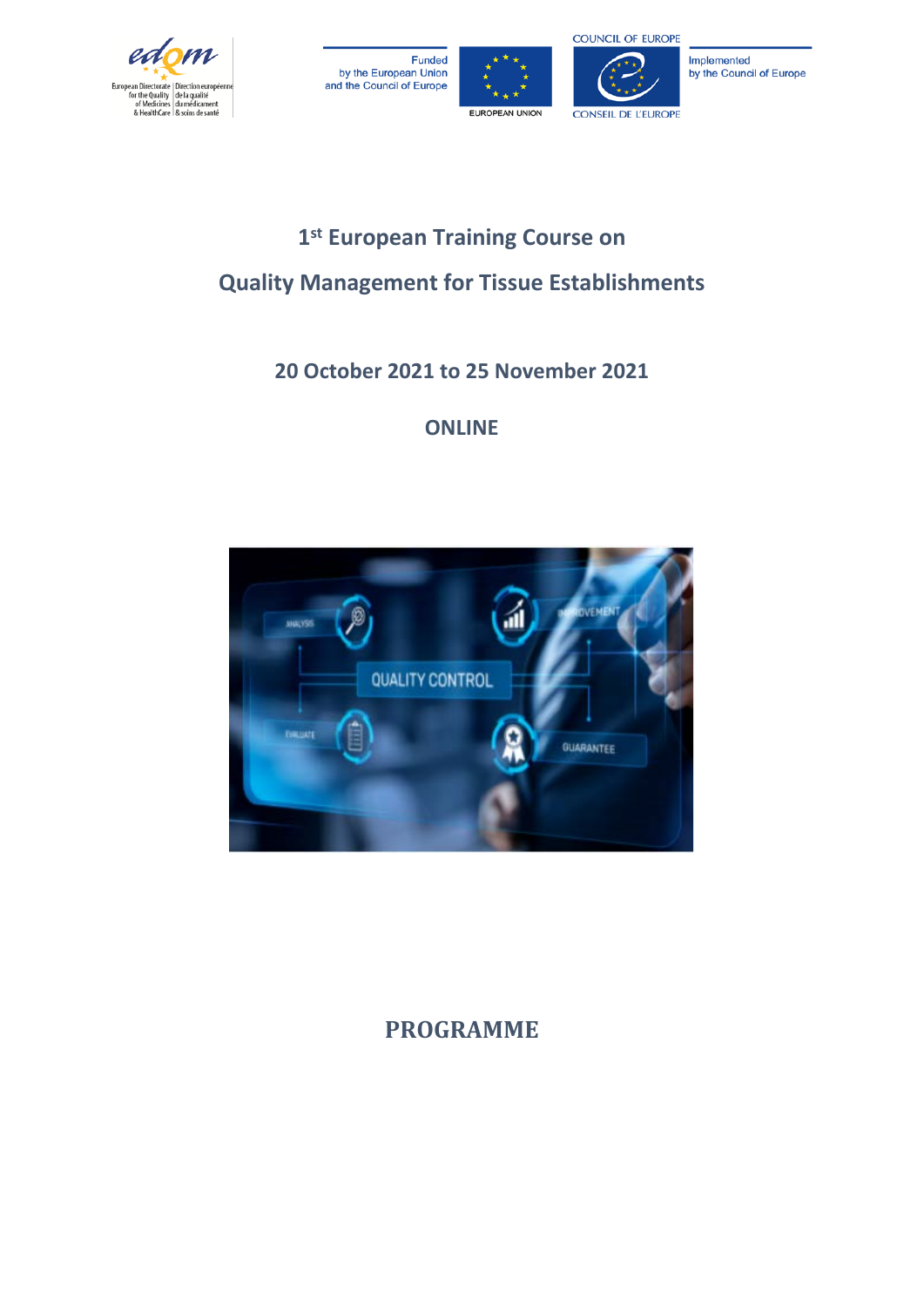







by the Council of Europe

**1st European Training Course on Quality Management for Tissue Establishments**

### **Programme**

### *20 to 27 October 2021*

### *Module 1: General concepts on quality management*

**Pre-recorded lectures:**

| Introduction to the course                                                             | Jaime Marco                                 |
|----------------------------------------------------------------------------------------|---------------------------------------------|
| <b>Quality Management in EU legislation: Current and future</b><br><b>perspectives</b> | <b>Deidre Fehily</b>                        |
| <b>Quality Management System: An overview</b>                                          | <b>Sinéad Masterson</b><br>and Johan Guns   |
| <b>Good Practice Guidelines in Tissue Banking</b>                                      | <b>Richard Lomas</b><br>and Jacinto Sánchez |
| <b>Validation and qualification</b>                                                    | Jaime Tabera<br>and Richard Lomas           |

**Live session Wednesday 27 October 2021 (14-16.30h)**

- **Practical workshop**
- **Q&A**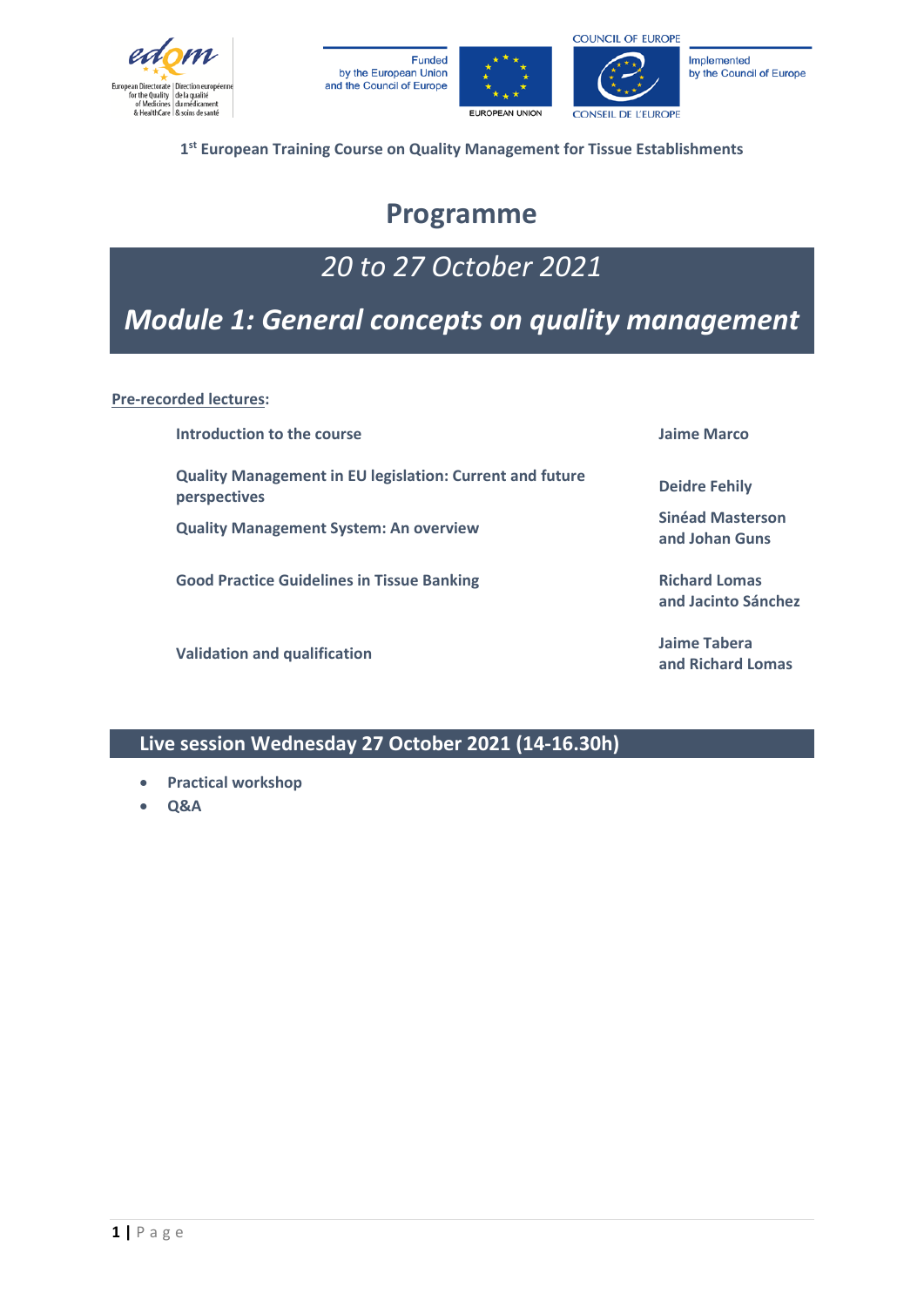







#### **1st European Training Course on Quality Management for Tissue Establishments**

# *27 October to 3 November 2021 Module 2: Personnel, auditing & biovigilance*

#### **Pre-recorded lectures:**

| Personnel, training and competency assessment                     | <b>Richard Lomas and</b><br><b>Sinéad Masterson</b>                |
|-------------------------------------------------------------------|--------------------------------------------------------------------|
| Personnel training in medically assisted reproduction             | <b>Kelly Tilleman</b>                                              |
| <b>Internal audits</b>                                            | <b>Mona Hansson and</b><br>Nina Worel                              |
| <b>Biovigilance: General approach</b>                             | Jacinto Sanchez,<br><b>Kelly Tilleman and</b><br><b>Nina Worel</b> |
| <b>Example of biovigilance in medically assisted reproduction</b> | <b>Kelly Tilleman</b>                                              |
| Example of biovigilance in haematopoietic progenitor cells        | <b>Nina Worel</b>                                                  |

#### **Live session Wednesday 3 November 2021 (14-16.30h)**

- **Practical workshop**
- **Q&A**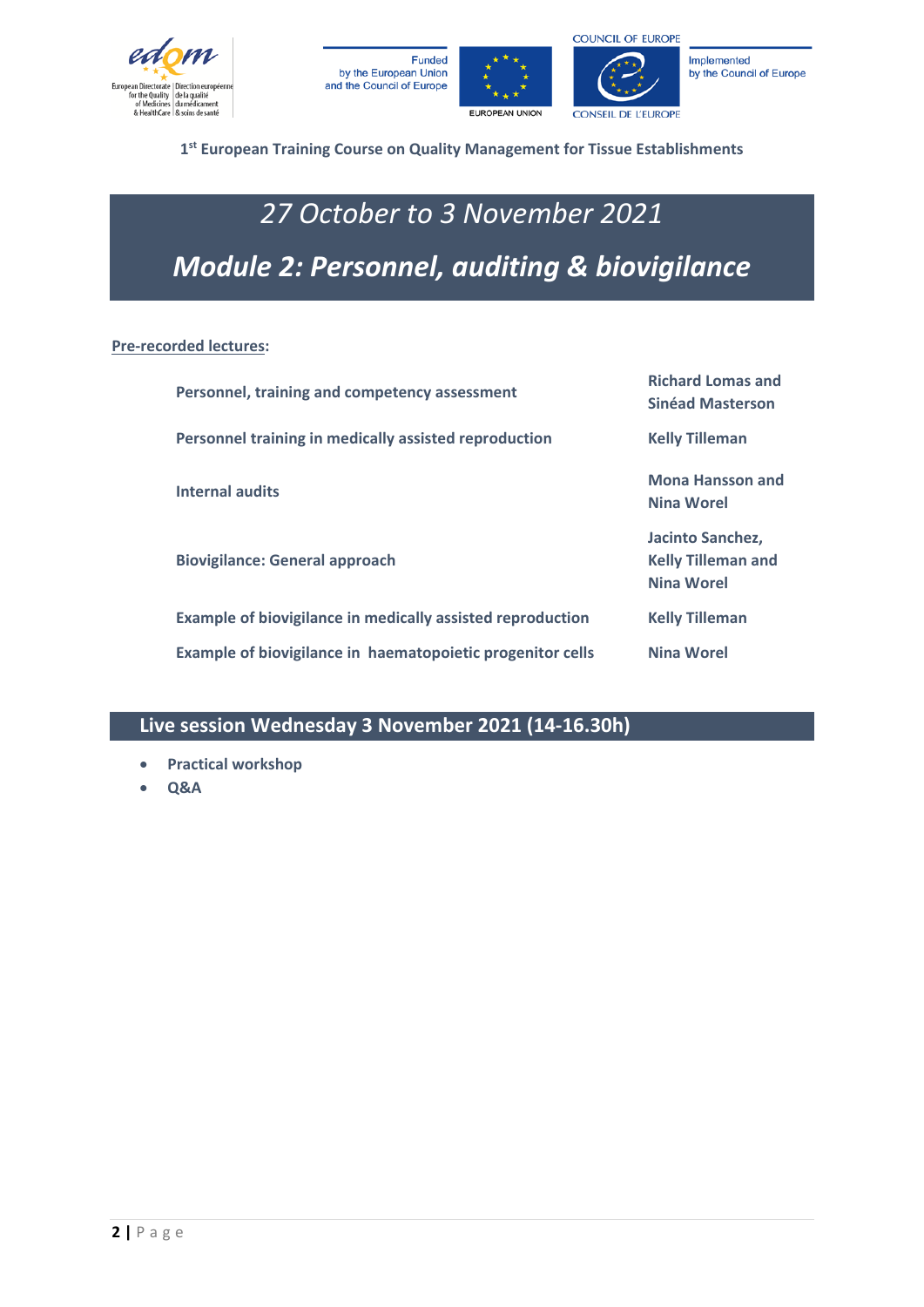







**1st European Training Course on Quality Management for Tissue Establishments**

### *3 to 10 November 2021*

# *Module 3: Risk assessment & environmental monitoring*

**Pre-recorded lectures:**

**Risk assessment in replacement tissues Jaime Tabera and** 

**Risk assessment in haematopoietic progenitor cells Nina Worel and** 

**Risk assessment in medically assisted reproduction Kelly Tilleman and** 

**Risk assessment tool Euro GTP II Jaime Tabera and** 

**Environmental monitoring Johan Guns and** 

**Jacinto Sánchez**

**Mona Hansson**

**Johan Guns**

**Richard Lomas**

**Jacinto Sánchez**

**Live session Wednesday 10 November 2021 (14-16.30h)**

- **Practical workshop**
- **Q&A**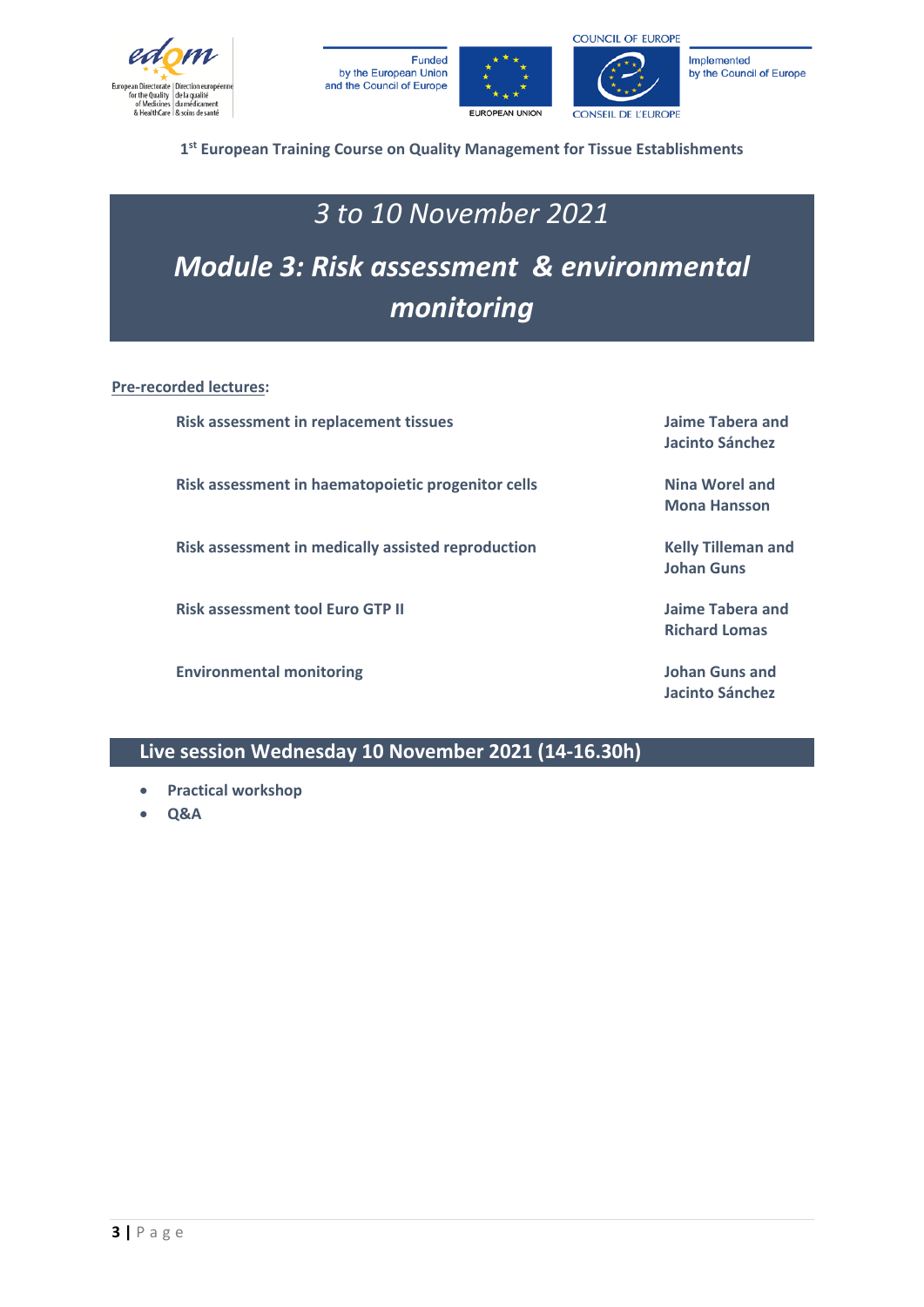







**1st European Training Course on Quality Management for Tissue Establishments**

### *10 to 17 November 2021*

# *Module 4: Change control, improvement & traceability*

**Pre-recorded lectures:**

**Change control management Jaime Tabera and** 

**Corrective and preventive actions (CAPA) Johan Guns** and *Letters* 

**Sinéad Masterson**

**Jacinto Sánchez**

**Traceability Nina Worel and Mona Hansson**

**Witnessing Kelly Tilleman**

#### **Live session Wednesday 17 November 2021 (14-16.30h)**

- **Practical workshop**
- **Q&A**